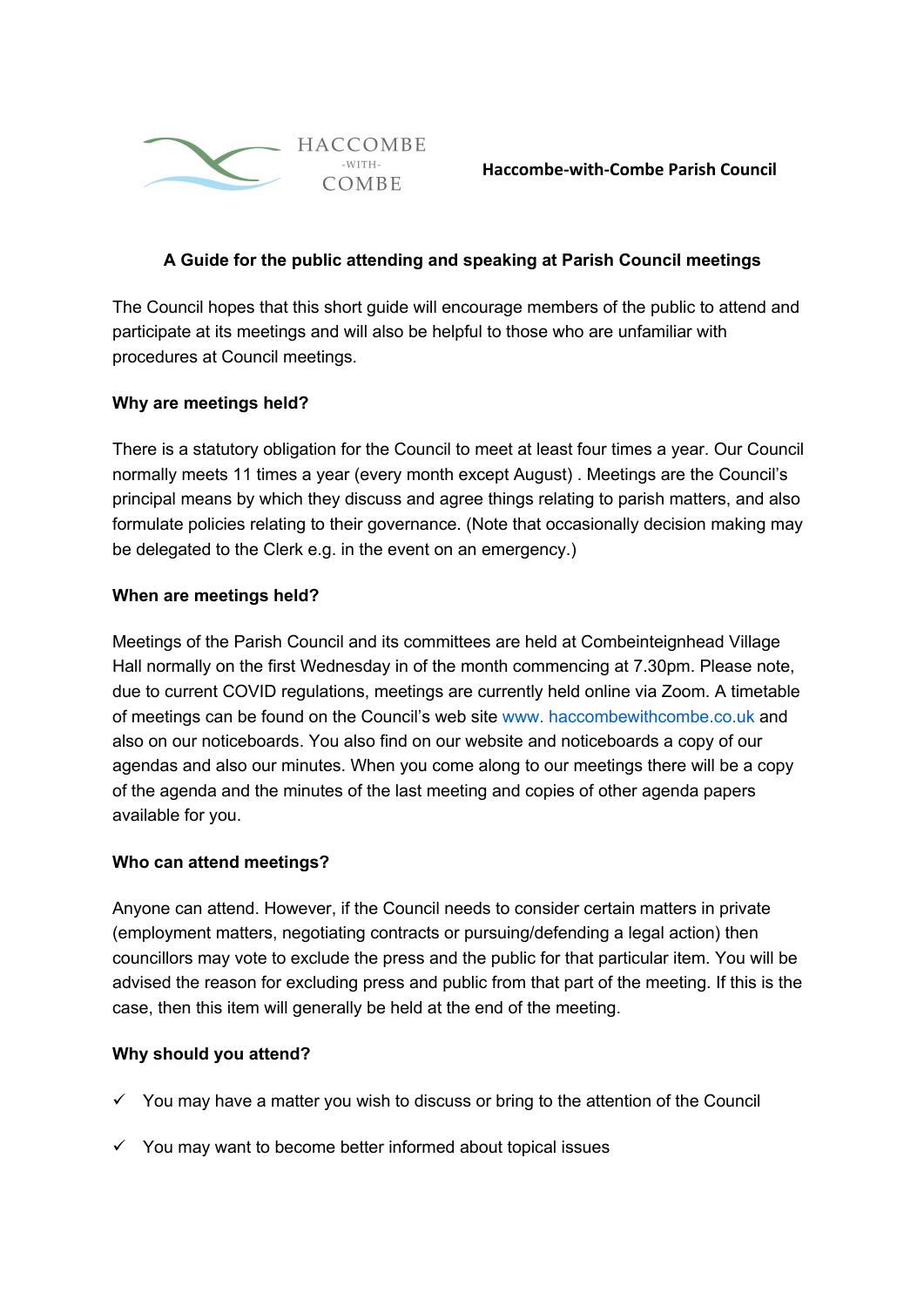$\checkmark$  You may want to observe councillors' participation at meetings

### **When can I speak?**

There is an early item on the agenda of every council meeting for public participation. When this item is reached, the Chairman invites questions from the public.

**Please keep your question as brief as possible.** Our Standing Orders allows each member of the public to speak in the open forum for no longer than 5 minutes and no longer than 30 minutes in total (this can be extended at the discretion of the Chair).

The Chairman and the Clerk will endeavour to address the issue you have raised but please be aware that the Council may make decisions only if the matter has been included on the agenda. You may be advised that the Council requires more time in order to investigate your concern before you receive a full response. Please give your name before you start speaking. When you want to speak, please raise your arm so that the Chairman can see that you want to speak. It is the Chairman who determines who shall speak, in which order and for how long. Note that there are other opportunities to raise concerns with the Council including contacting Councillors directly or contacting the Clerk.

## **What happens at meetings?**

If you have a hearing or visual impairment, please advise the Clerk as we have seats set aside. Council meetings are relatively informal and councillors will often address each other by their first name. The order of business at every meeting will be as set out on that meeting's agenda and we ask that everyone attending respects the office of the Chairman who is responsible for the conduct of the meeting and for ensuring that the agenda as detailed is followed. It is the Clerk's role to support the Chairman including ensuring that decisions taken are informed procedurally correct and lawful.

### **Still unsure about attending?**

The Council appreciates that some people may find the prospect of attending a meeting for the first time a little intimidating. If you have any concerns at all about attending a meeting, please do contact the Clerk for help and guidance.

### **Openness at our meetings**

In the interests of openness and transparency, councillors and members of the public are reminded that the law permits any person to film, record, photograph or use social media in order to report on the proceedings of a meeting of the Council or its committees when they are open to the public. This does not extend to live verbal commentary. Filming and photography will only be permitted from the area designated (usually the right hand side of the room). No flash photography or additional lighting should be used without prior consent.